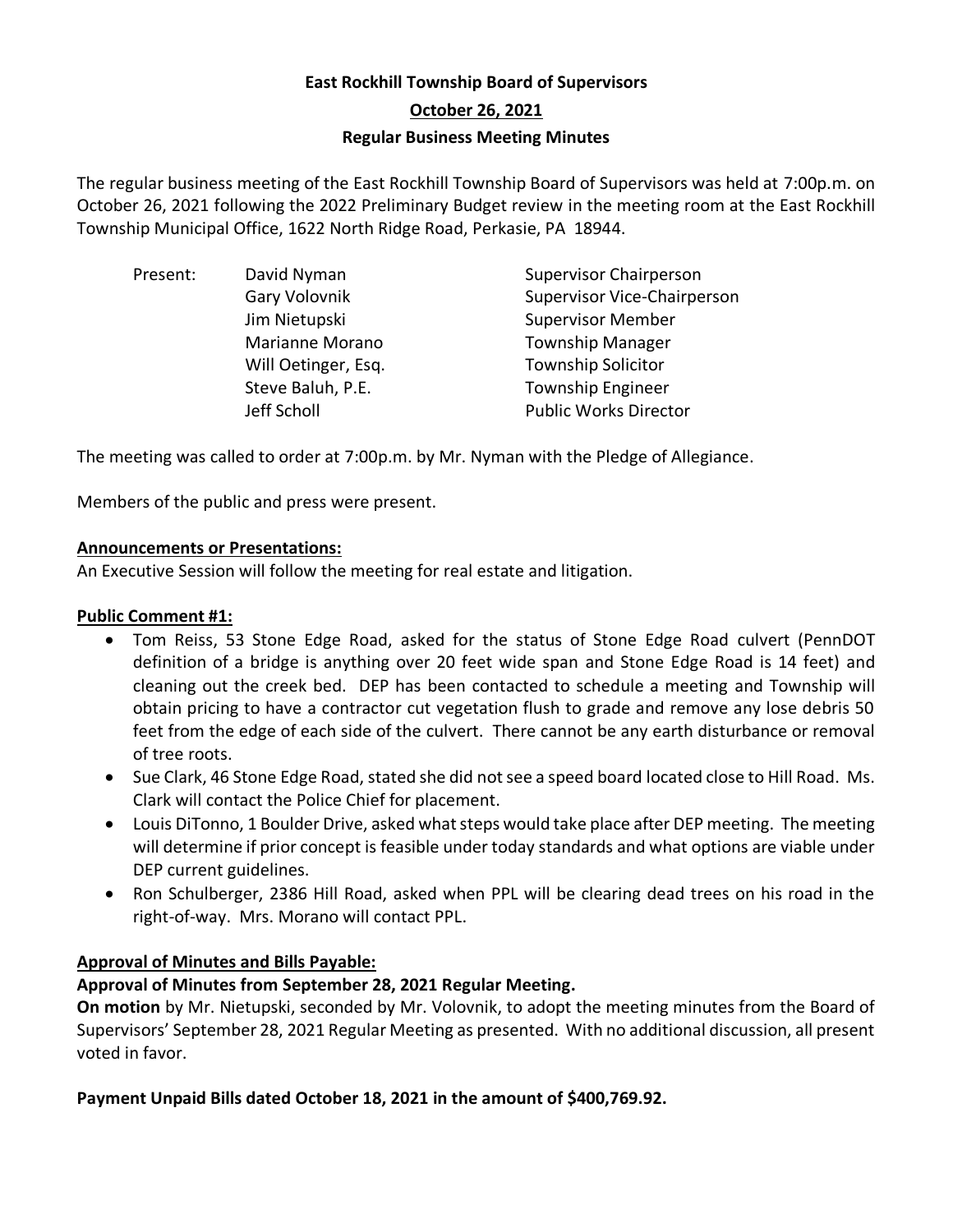**On motion** by Mr. Volovnik, seconded by Mr. Nietupski, to approve payment of the Bills List dated October 18, 2021 in the amount of \$400,769.92 as presented. With no additional discussion, all present voted in favor.

# **Township Manager's Report: Marianne Morano**

### **Bucks County 2021 Hazard Mitigation Plan Update.**

**On motion** by Mr. Nietupski, seconded by Mr. Volovnik, to adopt **Resolution 2021-15** adopting the Bucks County 2021 Hazard Mitigation Plan Update as presented. With no additional discussion, all present voted in favor.

### **2022 Preliminary Budget.**

**On motion** by Mr. Volovnik, seconded by Mr. Nietupski, to authorize advertising the Preliminary 2022 Draft Budget as presented for public inspection. With no additional discussion, all present voted in favor.

### **2022 Meeting Dates.**

**On motion** by Mr. Nietupski, seconded by Mr. Volovnik, to authorize advertising the 2022 Board of Supervisor regular meetings at 7:00pm on the fourth Tuesday of every month except for the months of April and December when the regular meeting shall be held on the third Tuesday, April 19 and December 20, 2022 and other meetings as presented. With no additional discussion, all present voted in favor. The annual Reorganization meeting will be held January 3, 2022 at 5:00pm.

**Perkasie Regional Authority on Boulder Drive.** Mrs. Morano followed up from a public comment received at the September 28, 2021 Board of Supervisors meeting stating that Perkasie Regional Authority trucks were on Boulder Drive as part of the billing cycle. Mr. Wheatley was not present and therefore Mrs. Morano will advise him via email.

**On motion** by Mr. Volovnik, seconded by Mr. Nietupski, to approve the Township Manager report. With no additional discussion, all present voted in favor.

# **Public Works Report: Jeff Scholl**

Mr. Scholl updated the Board on Public Works activities as of October 19, 2021. Of note, due to a paving project on Rockhill Road leaf collection has been delayed a week and there are ongoing phone line problems at the Three Mile Run pumping station that a third party is investigating. The report is on file. **On motion** by Mr. Nietupski, seconded by Mr. Volovnik, to approve the Township Public Works report. With no additional discussion, all present voted in favor.

# **Township Engineer Report: Steve Baluh, P.E.**

**Pennridge School District Revised Land Development.** Ms. Carolyn DuBois, RLA, K&W Engineers and Mr. Craig Bramble, Jr, Pennridge School District were present to review adding 263 new car parking spaces and 46 new bus parking spaces and grading for a playing field. Wynn Associates October 22, 2021 review letter was reviewed and applicant will comply with all outstanding items.

• Mr. Volovnik asked if the parking spaces would accommodate all student drivers. Yes.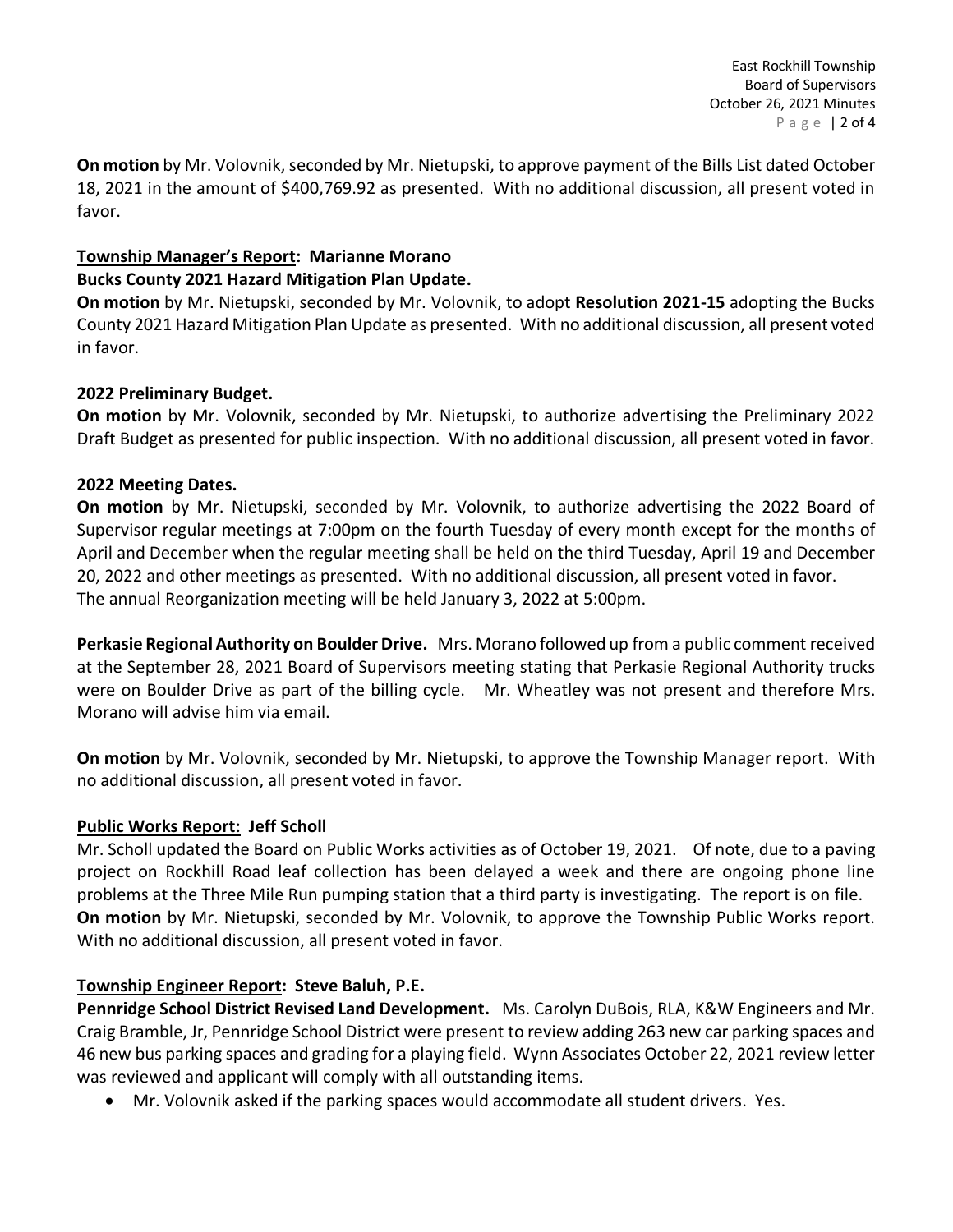- Mr. Nietupski recommended the Perkasie Borough residents be advised parking spaces were to be added near them.
- Mike Bibic, 117 Three Mile Run Road, stated students will not pay to park on campus.
- Ms. DuBois announced the project would be done in phases over a 3-year period.

**On motion** by Mr. Nietupski, seconded by Mr. Volovnik, to grant preliminary final revised land development approval to Pennridge School District New Parking and Practice Field, 1200 N. 5<sup>th</sup> Street, Bucks County tax map parcel 12-9-200-1 contingent on compliance with Wynn Associates October 22, 2021 review letter, executing agreements and establishing required escrows. With no additional discussion, all present voted in favor.

### **Subdivision Plan Review Status.** Review dated October 22, 2021, is in the Board's packets.

Extensions requests were acknowledged for the McClennen Tract to January 7, 2022; the Weidner Tract to February 12, 2022 and the Green Ridge Estates West to January 31, 2022.

**On motion** by Mr. Volovnik, seconded by Mr. Nietupski, to accept the Township Engineer's report. With no additional discussion, all present voted in favor.

### **Township Solicitor Report: Will Oetinger, Esq.**

There was none.

### **Board and Commission Reports**

# **Pennridge Regional Police Department: Chief Paul Dickinson, Jr.**

The Chief shared the September, 2021 Pennridge Regional Police activity report. Of note, the Department is performing school checks with 29 occurring in September. The report is on file.

**On motion** by Mr. Volovnik, seconded by Mr. Nietupski, to accept the Pennridge Regional Police Department report. With no additional discussion, all present voted in favor.

### **Planning Commission: Anne Fenley**

Mrs. Fenley shared highlights of the October 7, 2021 work session and October 14, 2021 regular meeting, noting review of applications from McClennen Tract. The agenda and October 7 approved minutes and October 14 draft minutes were provided to the Board.

**On motion** by Mr. Nietupski, seconded by Mr. Volovnik, to accept the Planning Commission report. With no additional discussion, all present voted in favor.

# **Pennridge Wastewater Treatment Authority: David Nyman**

Mr. Nyman shared the October 25, 2021 meeting report. Of note, there was over \$400,000.00 in damages from Tropical Storm Ida and Hilltown sewer EDU's were purchased from Sellersville Borough (11) and Telford Borough (14). The September 2021 minutes and flow reports, Scott Denlinger, Esq. September 23, 2021 and East Rockhill Township October 5, 2021 correspondence were provided to the Board.

**On motion** by Mr. Nietupski, seconded by Mr. Volovnik, to accept the Pennridge Wastewater Treatment Authority report. With no additional discussion, all present voted in favor.

# **Department and Emergency Services Reports**